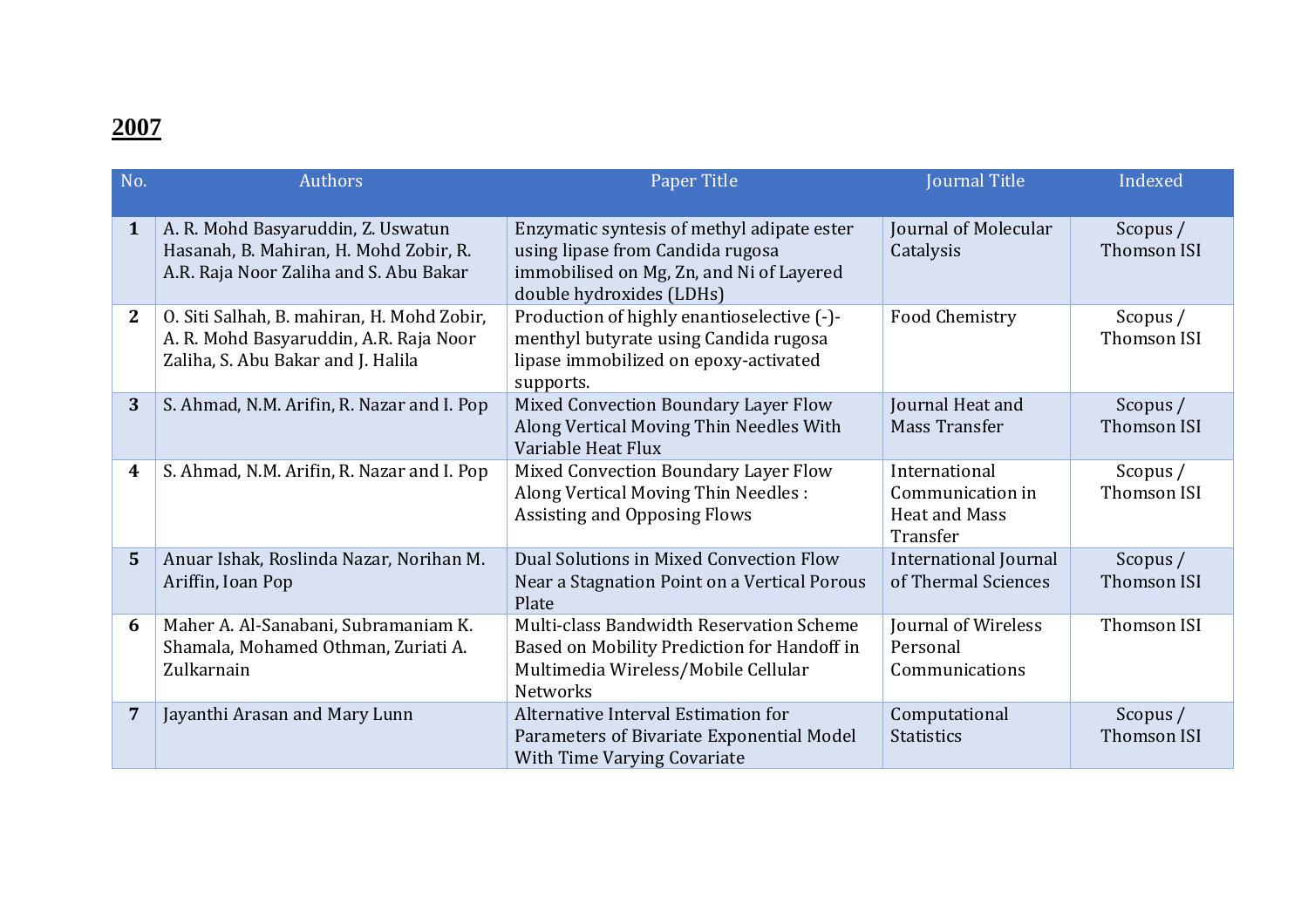| 8         | Y. Z. Chen, X. Y. Lin, Z. X. Wang and N. M.<br>A. Nik Long                                                            | Solution of Contract Problem For an ARC<br>Crack Using Hypersingular Integral Equation                                                                | <b>International Journal</b><br>of Computational<br>Methods        | Scopus |
|-----------|-----------------------------------------------------------------------------------------------------------------------|-------------------------------------------------------------------------------------------------------------------------------------------------------|--------------------------------------------------------------------|--------|
| 9         | Rohaya Latip, Hamidah Ibrahim,<br>Mohamed Othman, Md. Nasir Sulaiman<br>and Azizol Abdullah                           | Quorum Based Data Replication in Grid<br>Environment                                                                                                  | Lecture Notes in<br><b>Computer Science</b>                        | Scopus |
| <b>10</b> | Mahendran Shitan                                                                                                      | Fractionally Integrated Separable Spatial<br>Autoregressive (FISSAR) Model and Some of<br>Its Properties                                              | Communications in<br><b>Statistics - Theory</b><br>and Methods     | Scopus |
| 11        | Mahendran Shitan and Shelton Peiris                                                                                   | Generalized Autoregressive (GAR) Model: A<br>Comparison of Maximum Likelihood and<br>Whittle Estimation Procedures Using a<br><b>Simulation Study</b> | Communications in<br>Statistics -<br>Simulation and<br>Computation | Scopus |
| 12        | Wan Zah Wan Ali, Rohani Ahmad Tarmizi,<br>Ahmad Fauzi Mohd. Ayub, Kamariah Hj.<br>Abu Bakar dan Aida Suraya Md. Yunus | Effect of Graphic Calculator on Performance<br>and Mathematical Thinking Among<br>Malaysian Mathematics Secondary School<br>Children                  | European Journal of<br><b>Social Sciences</b>                      | Scopus |
| 13        | Md. Ashad Alam, Mohammed Nasser and<br>A. H. M. Rahmatullah Imon                                                      | Sensitivity and Influence Analysis of<br><b>Estimators of Correlation Coefficients</b>                                                                | Journal of Applied<br>Probability and<br><b>Statistics</b>         | Scopus |
| 14        | N. A. Ibrahim, A. Kudus, I. Daud and M. R.<br>Abu Bakar                                                               | Decision Tree for Competing Risks Survival<br>Probability in Breast Cancer Study                                                                      | International Journal<br>of Biomedical<br>Sciences                 | Scopus |
| 15        | Rand Alfaris, Muhammad Rezal Kamel<br>Ariffin and Mohamad Rushdan Md. Said                                            | Rounding Theorem the Possibility af<br>Applying Cryptosystems on Decimal<br><b>Numbers</b>                                                            | Journal of<br>Mathematics and<br><b>Statistics</b>                 | Scopus |
| 16        | A. H. M. Rahmatullah Imon and Ali S. Hadi                                                                             | Identification of Multiple Outliers in Logistic<br>Regression                                                                                         | Communications in<br><b>Statistics - Theory</b><br>and Methods     | Scopus |